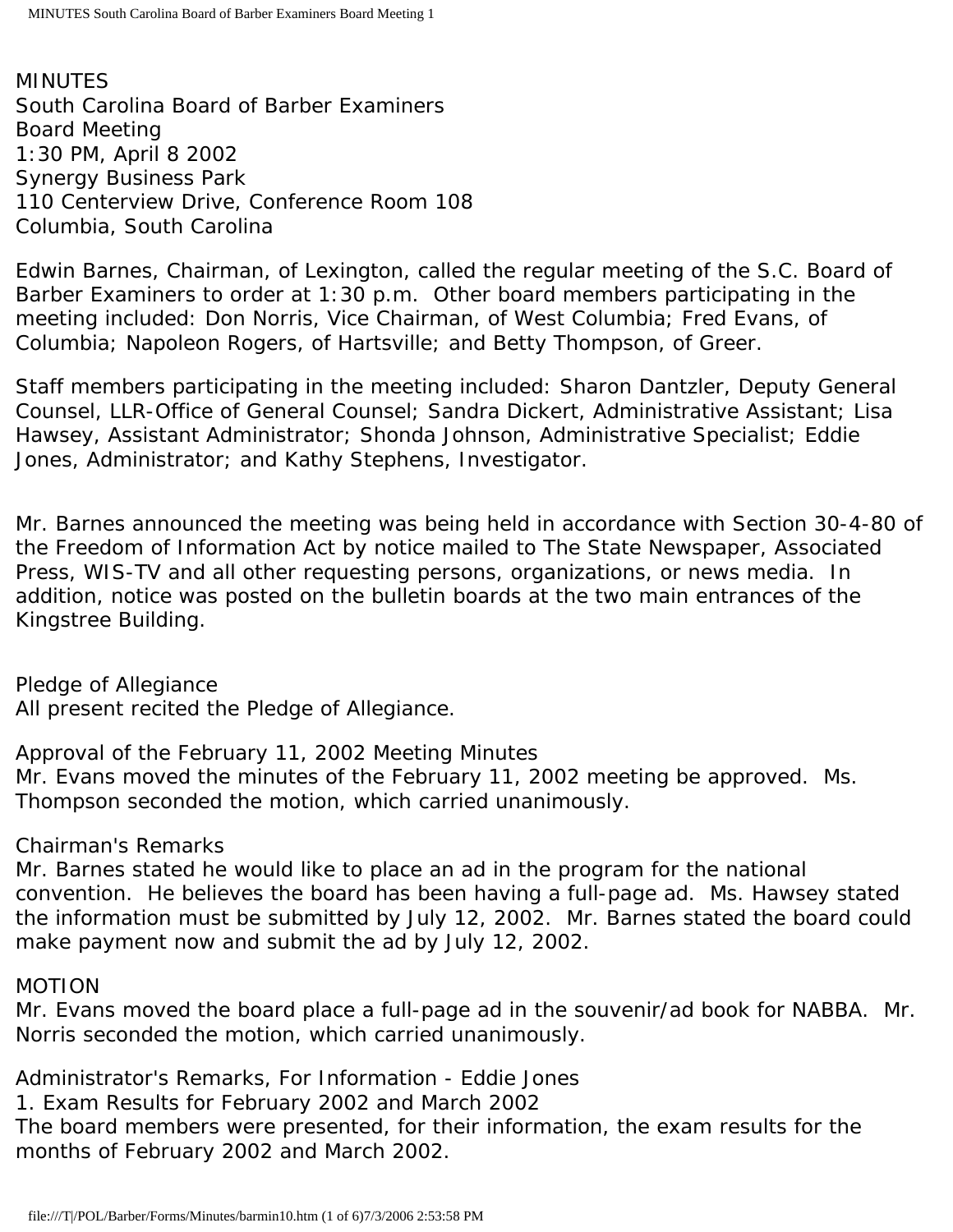# 2. Instructors Exam

Mr. Jones stated the board had asked him to explore the options of an outside testing service administering the instructors exam. He indicated he just received the information from Experior and NIC and would have this topic on the agenda for the June 2002 meeting.

Advisory Opinions, If Needed, Office of General Counsel There were no advisory opinions given during the April 8, 2002 meeting.

Legislative Update, If Needed, Legislative Liaison Office

Mr. Barnes briefed the board regarding House Bill H.4545. (This bill would allow cosmetologists to work in barbershops.) He stated that he has been informed by some Senators that Bill H.4545 would die in committee. A brief discussion ensued regarding Senate Bill S.1166. It was determined that this bill would not affect the barbers.

Action Items

Ratification of Mail Ballots

1. Mail Ballot One - Approval of February 11, 2002 DRC Reports

Mr. Evans moved the board ratify mail ballot one. Mr. Norris seconded the motion, which carried unanimously.

2. Mail Ballot Two - Approval of March 11, 2002 DRC Reports Mr. Evans moved the board ratify mail ballot two. The motion was seconded by Mr. Norris and unanimously carried.

Unfinished Business

1. Request for Third Permit - Gene Dawson

Mr. Dawson did not appear at the April 8, 2002 meeting. The board denied granting Mr. Dawson a third permit.

# New Business

1. Approval of Application Arrangements for Victoria Markina

Ms. Markina submitted an application, however, it was returned due to her transcript not being translated from Russian into English. Lisa Hawsey provided Ms. Markina with three services that could possibly translate the transcript; however, these services were not able to provide assistance. Mr. Roy Zeigler is assisting Ms. Markina and would like to further discuss this matter with the board.

Mr. Zeigler and Ms. Markina appeared before the Board at this time.

Mr. Zeigler stated that Ms. Markina contacted a company in New York that was able to translate her transcript from Russian to English.

# MOTION

Ms. Thompson moved the Board approve Ms. Markina for apprenticeship. The motion was seconded by Mr. Norris and carried unanimously.

2. Approval of Waiver of Ninth Grade Education - Silas White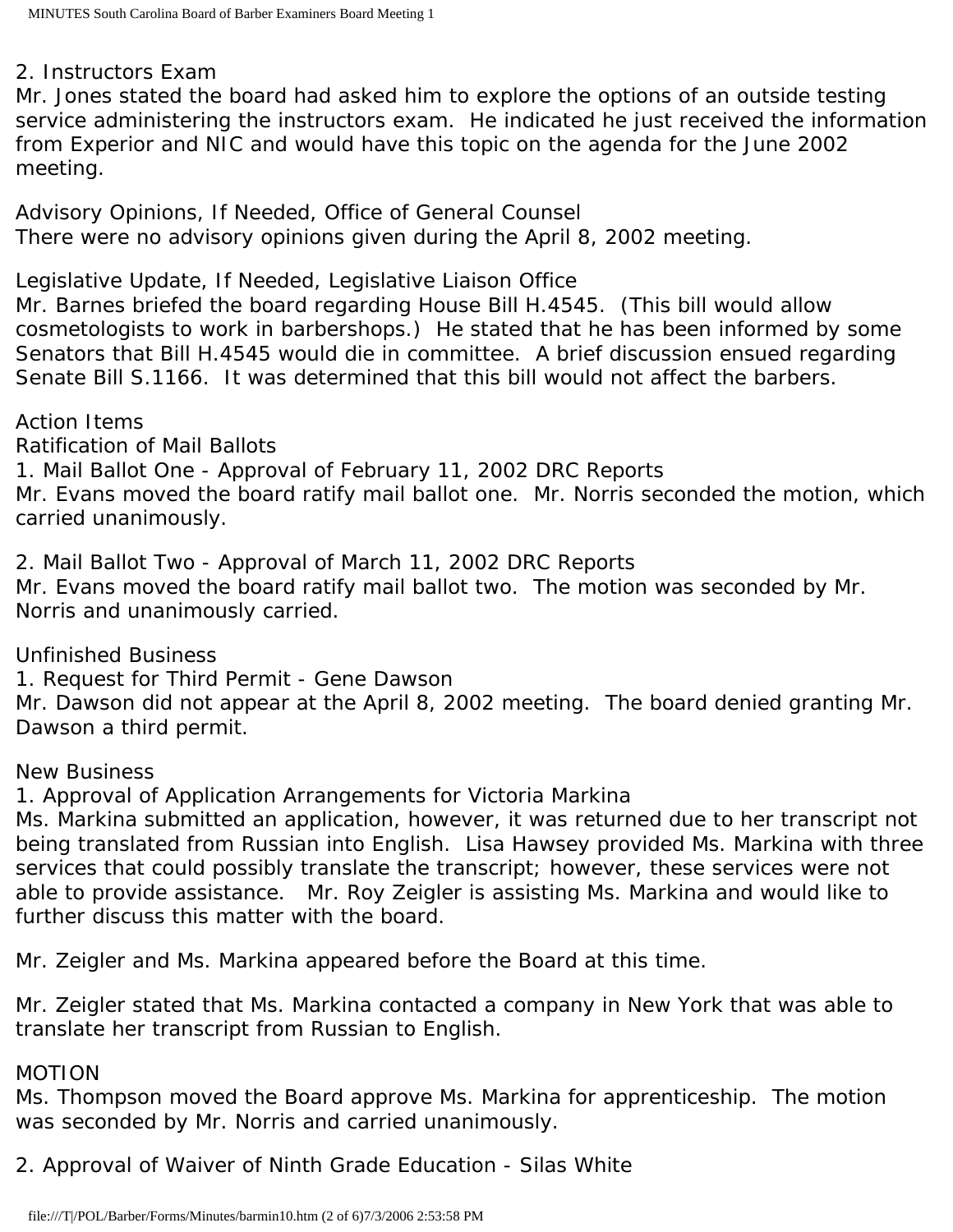Mr. White was attempting to receive a license by reciprocity. However, he does not hold a current license in the State of New York, therefore he needs to take the full examination. His transcript does not show proof of 9th grade education because it dates back to 1949. He is asking the Board to waive the ninth grade education and allow him to take the full exam to receive a South Carolina barber license.

Ms. Johnson stated that the information Mr. White received came from the Charleston Archives, which is where the high school records are kept. She further stated that the individual she spoke with regarding the transcript indicated it did not appear that Mr. White completed the ninth grade.

# MOTION

Mr. Evans moved the board accept the transcript as evidence of the equivalence to ninth grade education. The motion was seconded by Mr. Rogers and unanimously carried.

3. Approval of Education Received from The New London Academy of Hairdressing and Cosmetology-Janet L Garcia

Ms. Garcia attended The New London Academy of Hairdressing and Cosmetology in New London, CT. After graduating in 1987 Ms. Garcia acquired a position as hairdresser/ barber with The Family Haircut Store in Groton, CT. She worked at this location for one year and became allergic to the perm and dye chemicals as well as latex gloves. She began a barber position with the Federal Government at the New London Submarine Base in Groton, CT where she stayed until January 31, 2002. She decided to relocate to Georgetown, South Carolina to be close to family. She is requesting that the board approve the education she received at The New London Academy of Hairdressing and Cosmetology.

# MOTION

Ms. Thompson moved the board grant Ms. Garcia the education equivalence and apprenticeship equivalence. Mr. Norris seconded the motion, which carried unanimously.

4. Approval of Transfer of Apprentice Hours from Georgia to South Carolina - Laronce M. Walton

The State of Georgia requires apprentices to complete 3,000 clock hours before taking the exam to become licensed. Mr. Walton has accumulated 2,112 hours as an apprentice in the State of Georgia. Mr. Walton received training in Hairstyling Techniques and Cutting, Shampooing, Permanent Waving, Relaxing and Chemical Application and Additional Instruction. He is requesting board approval to take the South Carolina exam. He stated that the individual he was apprenticing under would not transfer his hours.

Mr. Barnes asked Mr. Wilson how many hours Georgia requires for an apprenticeship what the requirements are for an apprenticeship. Mr. Wilson stated that Georgia requires a student to acquire 3,000 hours. He further stated that in Georgia an apprenticeship means that an individual could work in a shop under a licensed master barber and that after the completion of 3,000 the individual could take the exam and acquire a master barber license.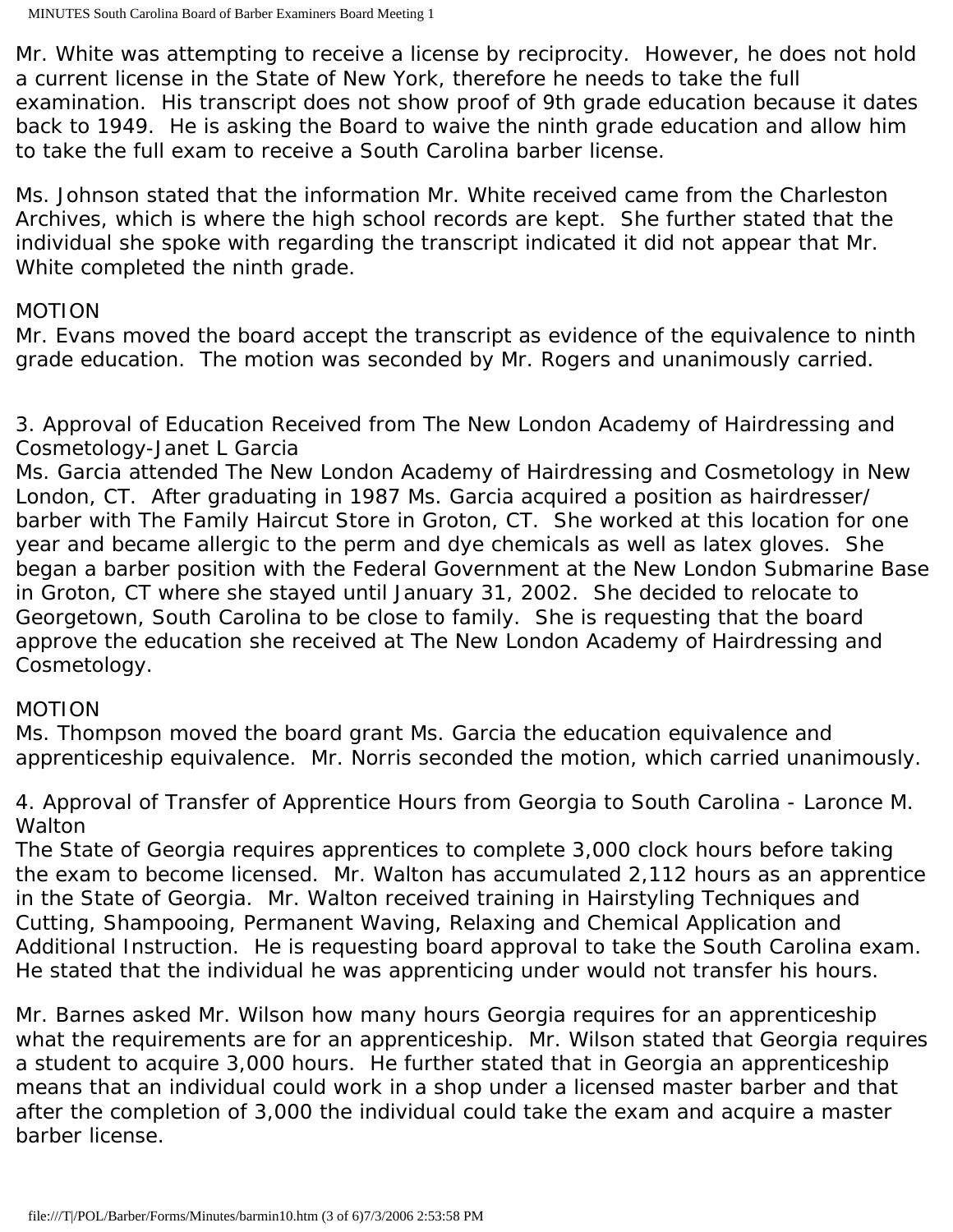#### MOTION

Mr. Evans moved Mr. Walton complete 800 hours of OJT training for areas the feels he is lacking on his transcript (Theory, Shaving, Facials, Scalp Treatment Techniques) or provide the board proof that he has completed what is missing from the current transcript from Mr. Corey Williams. Ms. Thompson seconded the motion, which carried unanimously.

5. Approval of Licensure - Alexander Williams

Mr. Williams has been arrested and/or convicted of various violations. The board requires persons with arrest records to appear before the board prior to becoming licensed.

Mr. Williams briefed the board regarding the incidents on his arrest record.

The board determined it would discuss this matter in executive session.

6. Approval of Transfer of Hours - Raymond Keeler Mr. Keeler is a former student of Tolliver's where he attended from June 2000 - July 2001. Mr. Keeler believes he has accumulated 1,053 hours during the time he attended Tolliver's.

The board determined it would obtain an affidavit from Mr. Raymond Lee, Investigator, and would vote on this matter by mail ballot.

7. Approval of Purchase of Advertisement in NABBA Souvenir/Ad Book - NABBA This topic was discussed during the chairman's remarks.

8. Approval of Licensure - Rodney L. Coleman

Mr. Coleman has three arrests and/or convictions on his SLED report. The board requires persons with arrest records to appear before the board prior to becoming licensed.

Mr. Coleman discussed the three convictions for drugs stated on a letter from the law office of Ralph S. Kennedy Jr. He stated he was convicted for possession of cocaine on September 15, 1997, distribution of marijuana on June 25, 1998, and possession of a controlled substance on August 25, 1999. He noted that the controlled substance belonged to his girlfriend; however, he was arrested for possession since the substance was found in his house.

Mr. Coleman was a student at Tolliver's Barber School from 1997 to 2001.

The board determined it would vote on this matter by mail ballot and would require an affidavit from Mr. Raymond Lee, Investigator and a SLED report.

Mr. Raymond Lee entered the meeting at this time.

Mr. Raymond Lee stated that Tolliver's Barber School records indicate Mr. Coleman completed 149 hours in May 2001, which brought his total hours to 1,500.

MOTION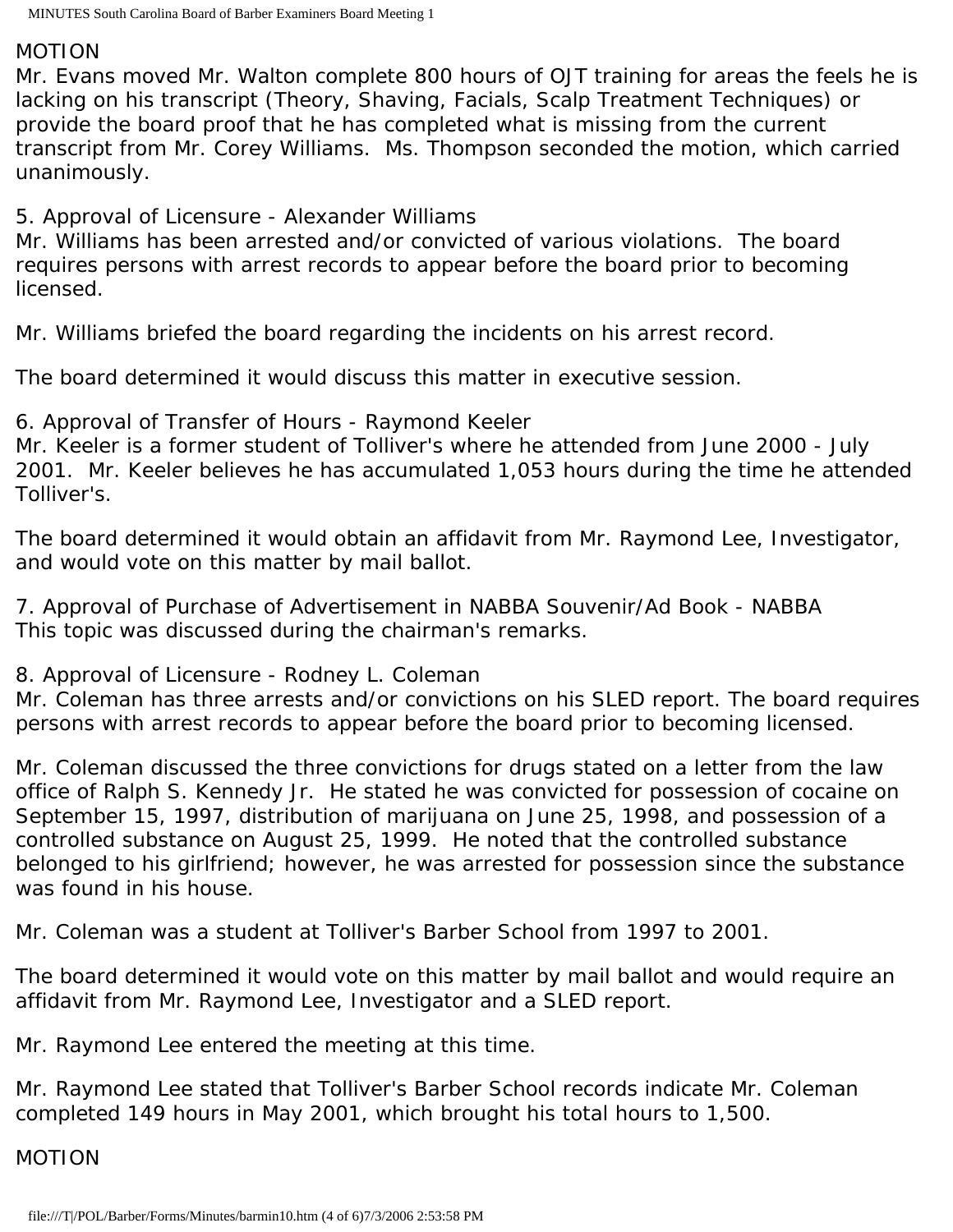Mr. Evans moved Mr. Rodney L. Coleman be granted 1,500 hours from Tolliver's per the verbal report from Inspector Lee and prior to taking his license examination Mr. Coleman must submit a SLED criminal arrest report. Mr. Rogers seconded the motion, which carried unanimously.

9. Approval of Third Student Permit - John E. Mender, Jr.

Mr. John Mender stated he is not learning as much he feels he should under his current OJT instructor. He would like to obtain a third student permit in order to attend Woods College of Barbering. He has attended Glover's Barbershop and A Little Off the Top Barbershop.

Mr. Mender indicated he would like to transfer 1,500 hours should the Board grant a third permit.

### MOTION

Mr. Norris moved the Board grant a third permit to Mr. Mender. Mr. Evans seconded the motion, which carried unanimously.

Discussion Items There were no discussion items for the April 8, 2002 meeting of the S.C. Barber Board.

Public Comments

There were no public comments made during the April 8, 2002 meeting of the S.C. Barber Board.

Executive Session The Board entered executive session to discuss disciplinary actions.

Return to Public Session to Report on Executive Session Mr. Barnes noted for the record that no action was taken during the time the board was in executive session.

# Raymond Keeler

Mr. Raymond Lee stated Mr. Keeler did not immediately apply for his hours from Tolliver's Barber College. He further stated he received an email from Mr. Keeler after which he informed Mr. Keeler that an email was unacceptable and that he would need to send a notarized statement. He went on to say Mr. Keeler had sent a notarized statement in December 2001 and another notarized statement in March 2002. He indicated he had stated to Mr. Keeler that he would present the statement to the Board in February 2002, however, he was not in the office to present the statement to the Board.

Mr. Lee stated Mr. Keeler is claiming he attended Tolliver's Barber School through July 2001 and received 1,052 hours. He further stated the school records he has from Tolliver's Barber School does not indicated that Mr. Keeler attended the school during July 2001; however, the school records do indicate that Mr. Keeler did attend the school through June 2001 and received 954 hours. He indicated Mr. Keeler is requesting 1,052 hours.